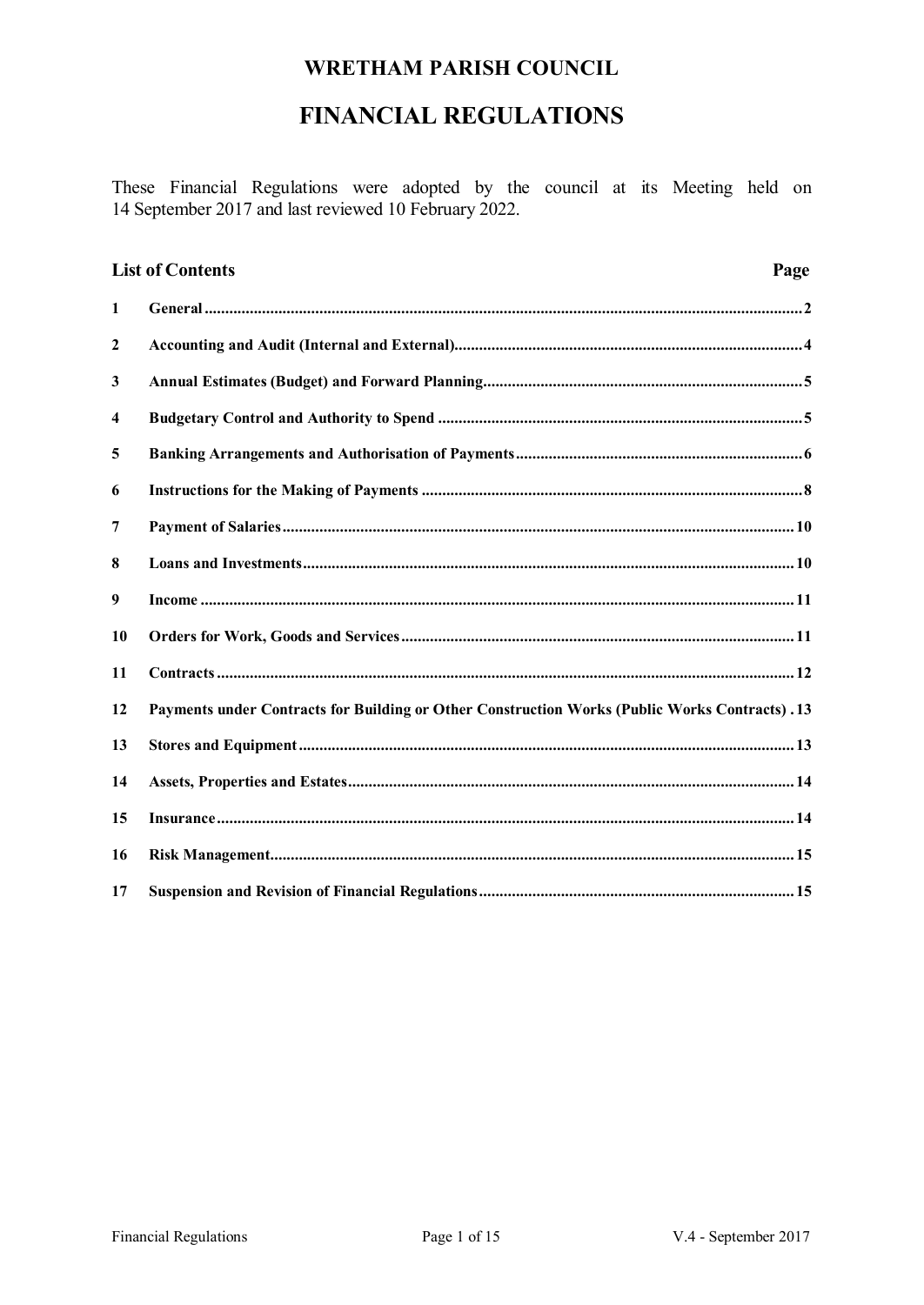### **1 General**

- 1.1 These financial regulations govern the conduct of financial management by the council and may only be amended or varied by resolution of the council. Financial regulations are one of the council's three governing policy documents providing procedural guidance for members and officers. Financial regulations must be observed in conjunction with the council's standing orders and any individual financial regulations relating to contracts.
- 1.2 The council is responsible in law for ensuring that its financial management is adequate and effective and that the council has a sound system of internal control which facilitates the effective exercise of the council's functions, including arrangements for the management of risk.
- 1.3 The council's accounting control systems must include measures:
	- 1.3.1 for the timely production of accounts;
	- 1.3.2 that provide for the safe and efficient safeguarding of public money;
	- 1.3.3 to prevent and detect inaccuracy and fraud; and
	- 1.3.4 identifying the duties of officers.
- 1.4 These financial regulations demonstrate how the council meets these responsibilities and requirements.
- 1.5 At least once a year, prior to approving the Annual Governance Statement, the council must review the effectiveness of its system of internal control which shall be in accordance with proper practices.
- 1.6 Deliberate or wilful breach of these Regulations by an employee may give rise to disciplinary proceedings.
- 1.7 Members of council are expected to follow the instructions within these Regulations and not to entice employees to breach them. Failure to follow instructions within these Regulations brings the office of councillor into disrepute.
- 1.8 The Responsible Financial Officer (RFO) holds a statutory office to be appointed by the council. The Clerk has been appointed as RFO for this council and these regulations will apply accordingly.
- 1.9 The RFO:
	- 1.9.1 acts under the policy direction of the council;
	- 1.9.2 administers the council's financial affairs in accordance with all Acts, Regulations and proper practices;
	- 1.9.3 determines on behalf of the council its accounting records and accounting control systems;
	- 1.9.4 ensures the accounting control systems are observed;
	- 1.9.5 maintains the accounting records of the council up to date in accordance with proper practices;
	- 1.9.6 assists the council to secure economy, efficiency and effectiveness in the use of its resources; and
	- 1.9.7 produces financial management information as required by the council.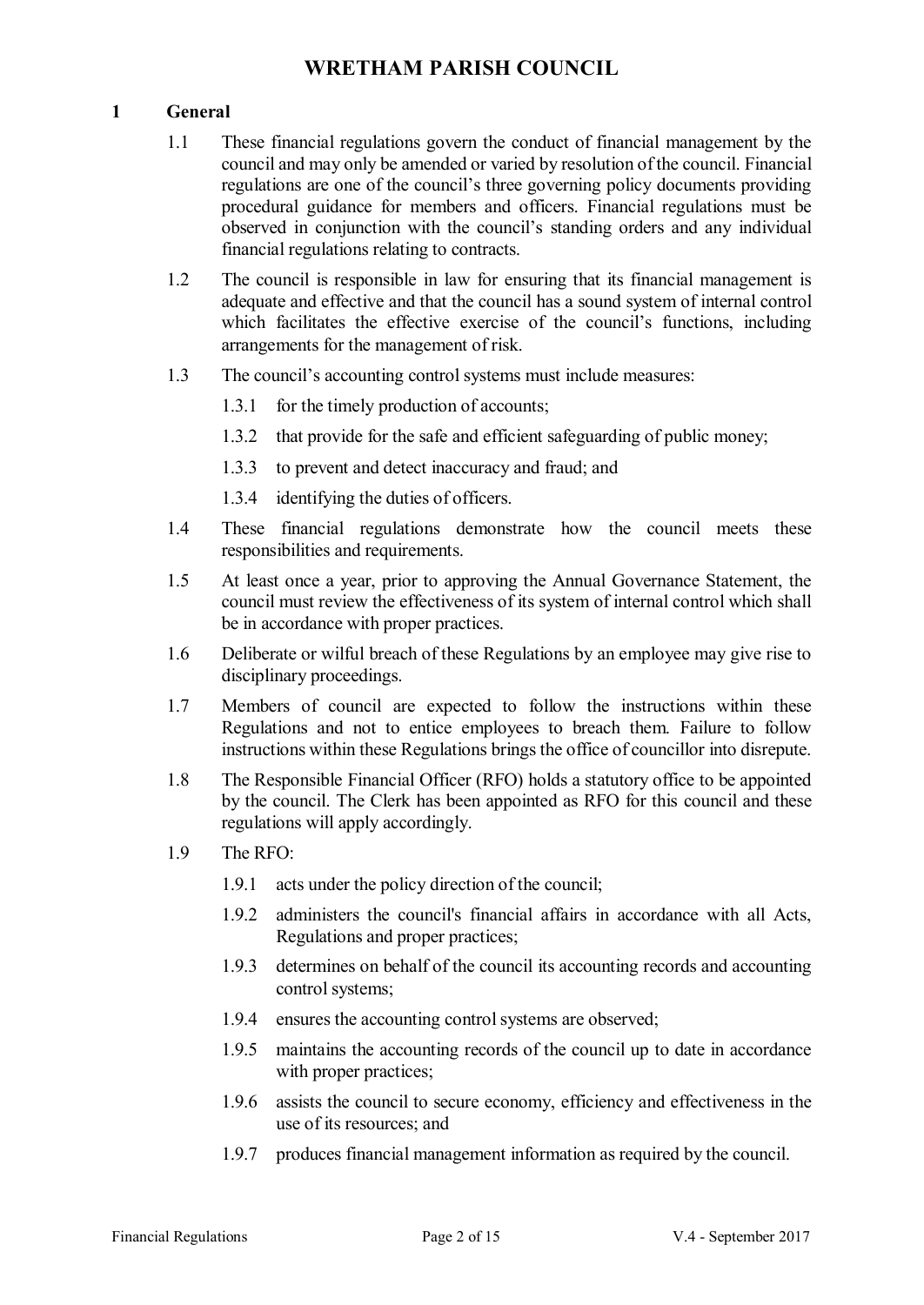- 1.10 The accounting records determined by the RFO shall be sufficient to show and explain the council's transactions and to enable the RFO to ensure that any income and expenditure account and statement of balances, or record of receipts and payments and additional information, as the case may be, or management information prepared for the council from time to time comply with the Accounts and Audit Regulations.
- 1.11 The accounting records determined by the RFO shall in particular contain:
	- 1.11.1 entries from day to day of all sums of money received and expended by the council and the matters to which the income and expenditure or receipts and payments account relate;
	- 1.11.2 a record of the assets and liabilities of the council; and
	- 1.11.3 wherever relevant, a record of the council's income and expenditure in relation to claims made, or to be made, for any contribution, grant or subsidy.
- 1.12 The accounting control systems determined by the RFO shall include:
	- 1.12.1 procedures to ensure that the financial transactions of the council are recorded as soon as reasonably practicable and as accurately and reasonably as possible;
	- 1.12.2 procedures to enable the prevention and detection of inaccuracies and fraud and the ability to reconstruct any lost records;
	- 1.12.3 identification of the duties of officers dealing with financial transactions and division of responsibilities of those officers in relation to significant transactions;
	- 1.12.4 procedures to ensure that uncollectable amounts, including any bad debts are not submitted to the council for approval to be written off except with the approval of the RFO and that the approvals are shown in the accounting records; and
	- 1.12.5 measures to ensure that risk is properly managed.
- 1.13 The council is not empowered by these Regulations or otherwise to delegate certain specified decisions. In particular any decision regarding:
	- 1.13.1 setting the final budget or the precept (council tax requirement);
	- 1.13.2 approving accounting statements;
	- 1.13.3 approving an annual governance statement;
	- 1.13.4 borrowing;
	- 1.13.5 writing off bad debts;
	- 1.13.6 declaring eligibility for the General Power of Competence; and
	- 1.13.7 addressing recommendations in any report from the internal or external auditors,

shall be a matter for the full council only.

- 1.14 In addition, the council must:
	- 1.14.1 determine and keep under regular review the bank mandate for all council bank accounts;
	- 1.14.2 approve any grant or a single commitment in excess of £5,000; and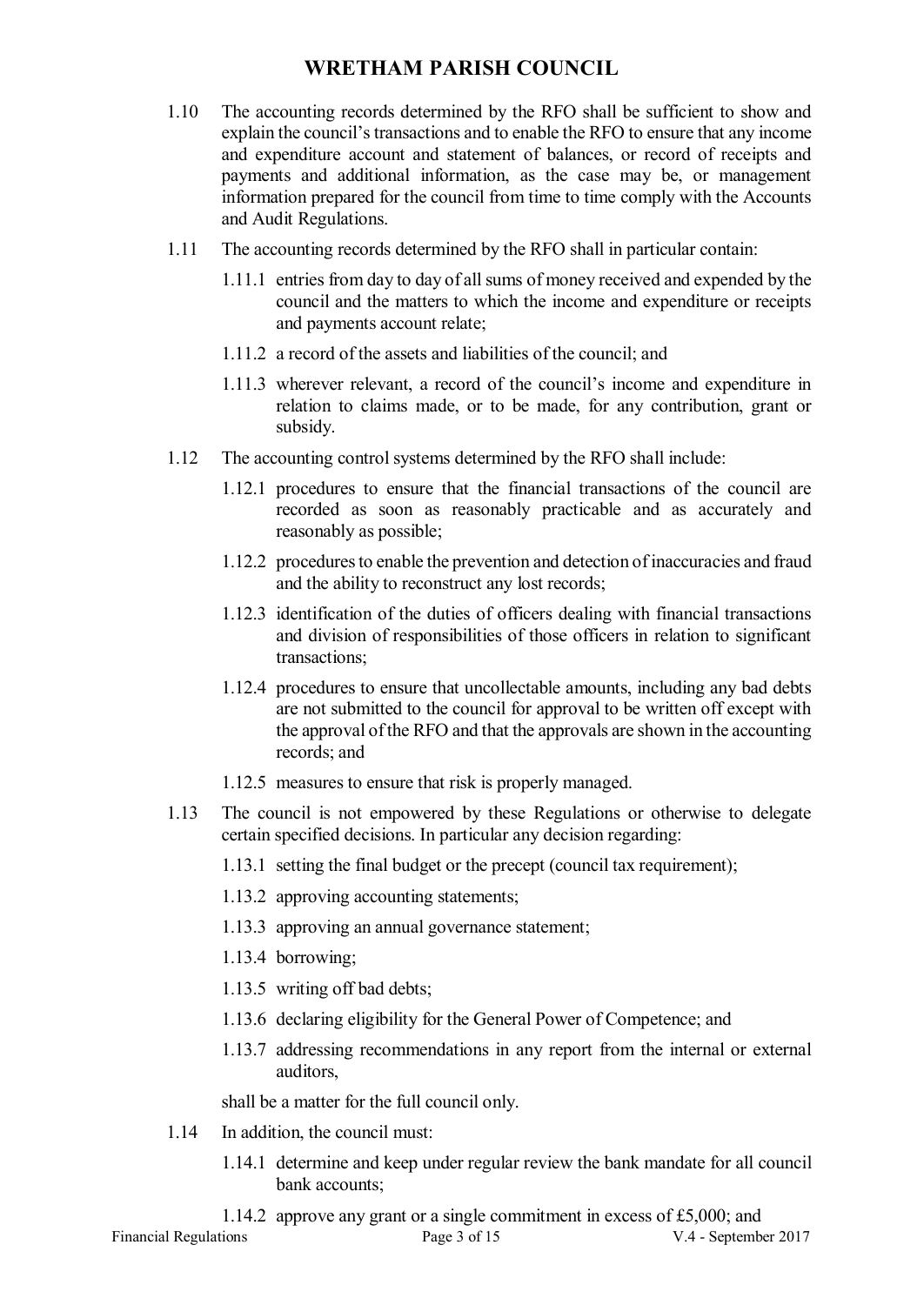- 1.14.3 in respect of the annual salary for any employee have regard to recommendations about annual salaries of employees made by the relevant committee in accordance with its terms of reference.
- 1.15 In these financial regulations, references to the Accounts and Audit Regulations or 'the regulations' shall mean the regulations issued under the provisions of section 27 of the Audit Commission Act 1998, or any superseding legislation, and then in force unless otherwise specified.

In these financial regulations the term 'proper practice' or 'proper practices' shall refer to guidance issued in *Practitioners' Guide* issued by the Joint Panel on Accountability and Governance (JPAG), available from the websites of NALC and the Society for Local Council Clerks (SLCC).

### **2 Accounting and Audit (Internal and External)**

- 2.1 All accounting procedures and financial records of the council shall be determined by the RFO in accordance with the Accounts and Audit Regulations, appropriate guidance and proper practices.
- 2.2 On a regular basis, at least once in each quarter, and at each financial year end, the RFO shall present bank reconciliations (for all accounts) to the council with the original bank statements (or similar documents) as evidence of this reconciliation. This activity shall be recorded in the minutes of the relevant meeting.
- 2.3 The RFO shall complete the annual statement of accounts, annual report, and any related documents of the council contained in the Annual Return (as specified in proper practices) as soon as practicable after the end of the financial year and having certified the accounts shall submit them and report thereon to the council within the timescales set by the Accounts and Audit Regulations.
- 2.4 The council shall ensure that there is an adequate and effective system of internal audit of its accounting records, and of its system of internal control in accordance with proper practices. Any officer or member of the council shall make available such documents and records as appear to the council to be necessary for the purpose of the audit and shall, as directed by the council, supply the RFO, internal auditor, or external auditor with such information and explanation as the council considers necessary for that purpose.
- 2.5 The internal auditor shall be appointed by and shall carry out the work in relation to internal controls required by the council in accordance with proper practices.
- 2.6 The internal auditor shall:
	- 2.6.1 be competent and independent of the financial operations of the council;
	- 2.6.2 report to council in writing, or in person, on a regular basis with a minimum of one annual written report during each financial year;
	- 2.6.3 demonstrate competence, objectivity and independence, be free from any actual or perceived conflicts of interest, including those arising from family relationships; and
	- 2.6.4 have no involvement in the financial decision making, management or control of the council.
- 2.7 Internal or external auditors may not under any circumstances:
	- 2.7.1 perform any operational duties for the council;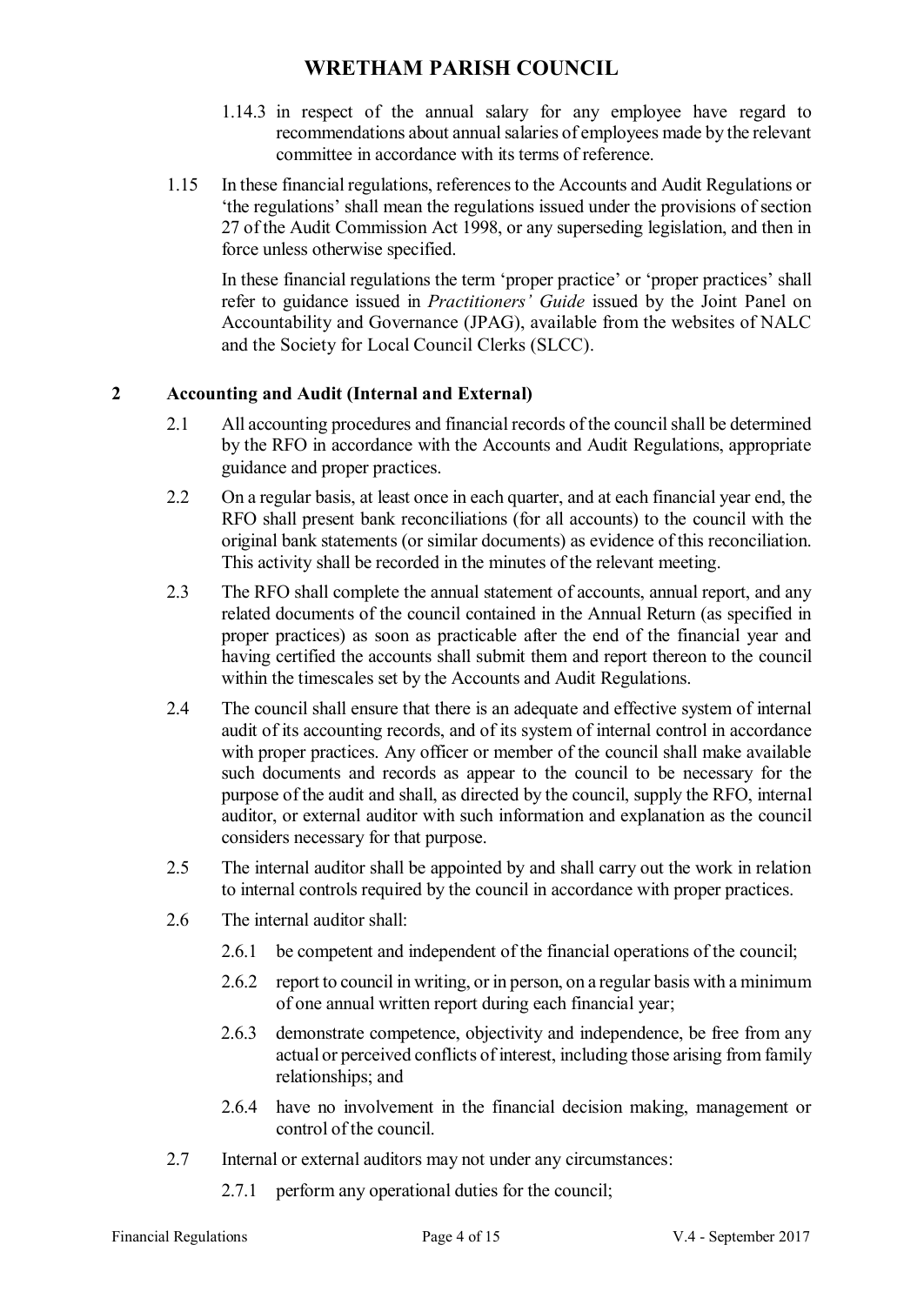- 2.7.2 initiate or approve accounting transactions; or
- 2.7.3 direct the activities of any council employee, except to the extent that such employees have been appropriately assigned to assist the internal auditor.
- 2.8 For the avoidance of doubt, in relation to internal audit the terms 'independent' and 'independence' shall have the same meaning as is described in proper practices.
- 2.9 The RFO shall make arrangements for the exercise of electors' rights in relation to the accounts including the opportunity to inspect the accounts, books, and vouchers and display or publish any notices and statements of account required by Audit Commission Act 1998, or any superseding legislation, and the Accounts and Audit Regulations.
- 2.10 The RFO shall, without undue delay, bring to the attention of all councillors any correspondence or report from internal or external auditors.

### **3 Annual Estimates (Budget) and Forward Planning**

- 3.1 Each committee (if any) shall review its three-year forecast of revenue and capital receipts and payments. Having regard to the forecast, it shall thereafter formulate and submit proposals for the following financial year to the council not later than the end of October each year including any proposals for revising the forecast.
- 3.2 The RFO must each year, by no later than November, prepare detailed estimates of all receipts and payments including the use of reserves and all sources of funding for the following financial year in the form of a budget to be considered by the relevant committee and the council.
- 3.3 The council shall consider annual budget proposals in relation to the council's forecast of revenue and capital receipts and payments including recommendations for the use of reserves and sources of funding and update the forecast accordingly.
- 3.4 The council shall fix the precept (council tax requirement), and relevant basic amount of council tax to be levied for the ensuing financial year not later than by the end of December each year. The RFO shall issue the precept to the billing authority and shall supply each member with a copy of the approved annual budget.
- 3.5 The approved annual budget shall form the basis of financial control for the ensuing year.

### **4 Budgetary Control and Authority to Spend**

- 4.1 Expenditure on revenue items may be authorised up to the amounts included for that class of expenditure in the approved budget. This authority is to be determined by:
	- 4.1.1 the council for all items over £5,000;
	- 4.1.2 a duly delegated committee of the council for items over £500; or
	- 4.1.3 the Clerk, in conjunction with Chairman of Council or Chairman of the appropriate committee, for any items below £500.

Such authority is to be evidenced by a minute or by an authorisation slip duly signed by the Clerk, and where necessary also by the appropriate Chairman.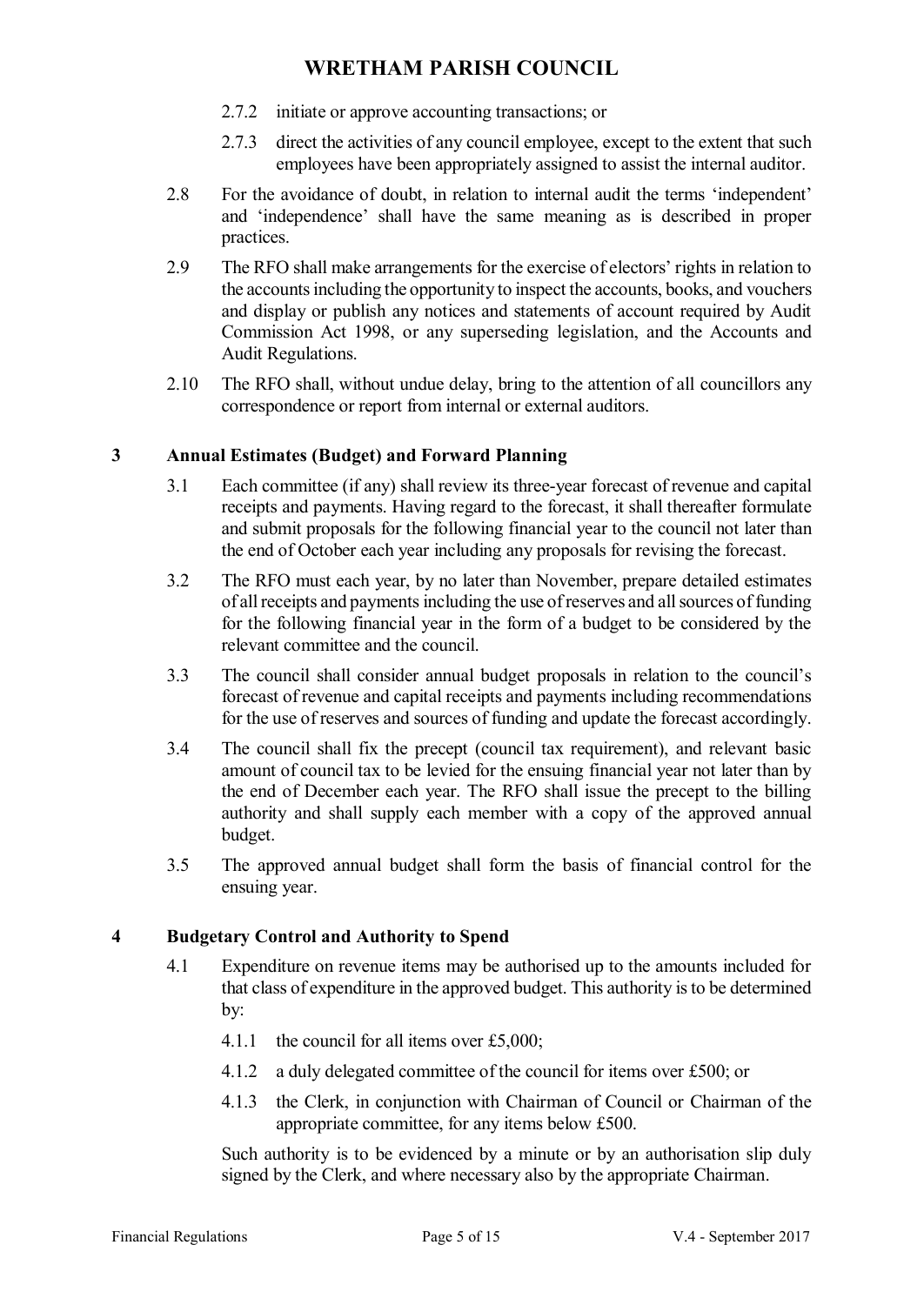Contracts may not be disaggregated to avoid controls imposed by these regulations.

- 4.2 No expenditure may be authorised that will exceed the amount provided in the revenue budget for that class of expenditure other than by resolution of the council, or duly delegated committee. During the budget year and with the approval of council having considered fully the implications for public services, unspent and available amounts may be moved to other budget headings or to an earmarked reserve as appropriate ('virement').
- 4.3 Unspent provisions in the revenue or capital budgets for completed projects shall not be carried forward to a subsequent year.
- 4.4 The salary budgets are to be reviewed at least annually for the following financial year. The RFO will inform committees of any changes impacting on their budget requirement for the coming year in good time.
- 4.5 In cases of extreme risk to the delivery of council services, the Clerk may authorise revenue expenditure on behalf of the council which in the Clerk's judgement it is necessary to carry out. Such expenditure includes repair, replacement or other work, whether or not there is any budgetary provision for the expenditure, subject to a limit of £500. The Clerk shall report such action to the Chairman of the Council as soon as possible and to the council as soon as practicable thereafter.
- 4.6 No expenditure shall be authorised in relation to any capital project and no contract entered into or tender accepted involving capital expenditure unless the council is satisfied that the necessary funds are available and the requisite borrowing approval has been obtained.
- 4.7 All capital works shall be administered in accordance with the council's standing orders and financial regulations relating to contracts.
- 4.8 The RFO shall regularly provide the council with a statement of receipts and payments to date under each head of the budgets, comparing actual expenditure to the appropriate date against that planned as shown in the budget. These statements are to be prepared at least at the end of each financial quarter and shall show explanations of material variances. For this purpose, "material" shall be in excess of £200 or 15% of the budget.
- 4.9 Changes in earmarked reserves shall be approved by council as part of the budgetary control process.

#### **5 Banking Arrangements and Authorisation of Payments**

- 5.1 The council's banking arrangements, including the bank mandate, shall be made by the RFO and approved by the council; banking arrangements may not be delegated to a committee. They shall be regularly reviewed for safety and efficiency.
- 5.2 The RFO shall prepare details of payments requiring authorisation, forming part of the Agenda for the Meeting of the council or finance committee, together with the relevant invoices. The council / committee shall review the details for compliance and, having satisfied itself shall authorise payment by a resolution. The details of all payments shall be disclosed within the minutes of the meeting at which payment was authorised. Personal payments (including salaries, wages, expenses and any payment made in relation to the termination of a contract of employment) may be summarised to remove public access to any personal information.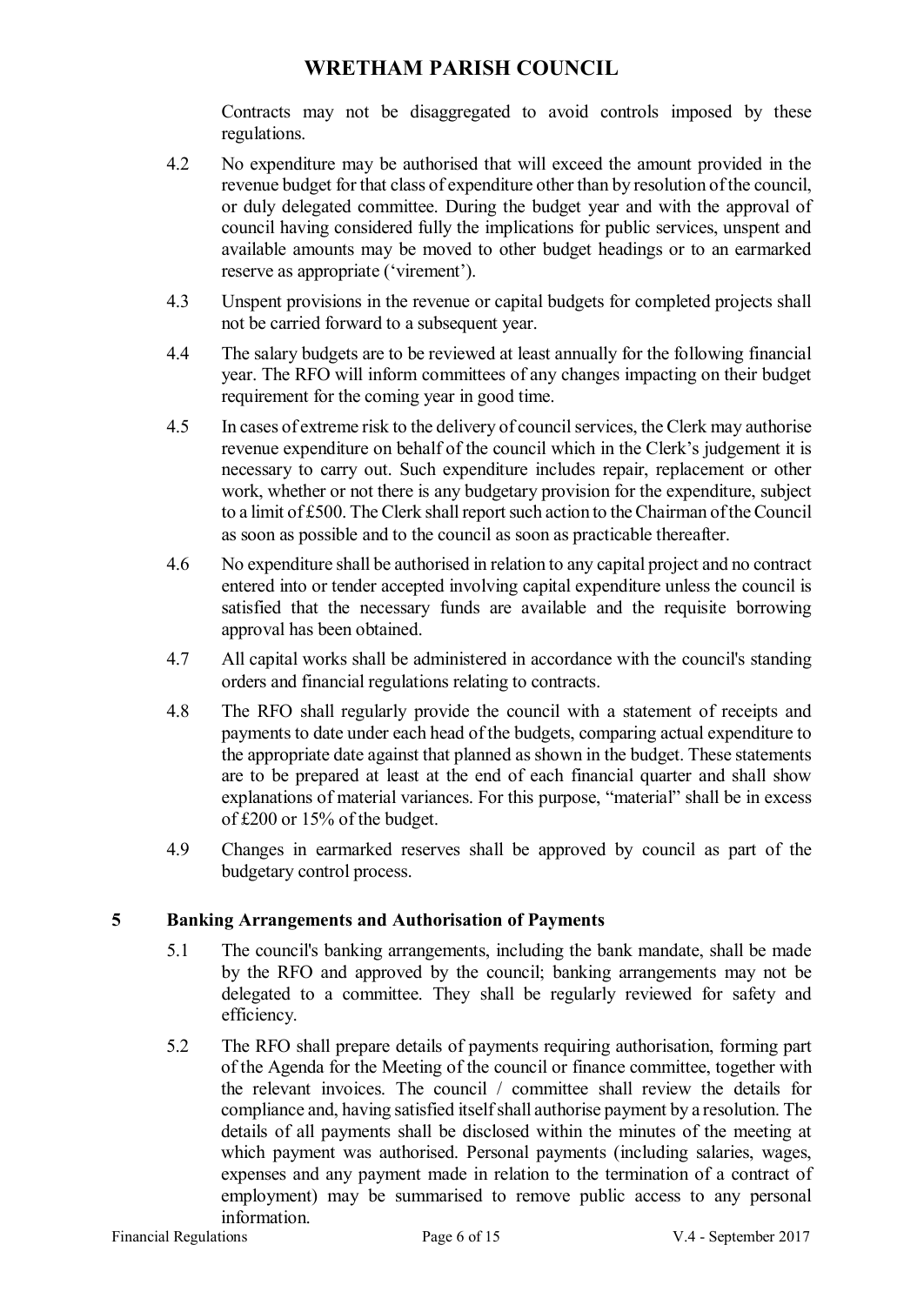- 5.3 All invoices for payment shall be examined, verified and certified by the RFO to confirm that the work, goods or services to which each invoice relates has been received, carried out, examined and represents expenditure previously approved by the council.
- 5.4 The RFO shall examine invoices for arithmetical accuracy and analyse them to the appropriate expenditure heading. The RFO shall take all steps to pay all invoices submitted, and which are in order, at the next available council or finance committee meeting.
- 5.5 The Clerk and RFO shall have delegated authority to authorise the payment of items only in the following circumstances:
	- 5.5.1 if a payment is necessary to avoid a charge to interest under the Late Payment of Commercial Debts (Interest) Act 1998, and the due date for payment is before the next scheduled meeting of council, where the Clerk and RFO certify that there is no dispute or other reason to delay payment, provided that a list of such payments shall be submitted to the next appropriate meeting of council or finance committee;
	- 5.5.2 an expenditure item authorised under 5.6 below (continuing contracts and obligations) provided that a list of such payments shall be submitted to the next appropriate meeting of council or finance committee; or
	- 5.5.3 fund transfers within the council's banking arrangements up to the sum of £10,000.
- 5.6 For each financial year the Clerk and RFO shall draw up a list of due payments which arise on a regular basis as the result of a continuing contract, statutory duty, or obligation (such as but not exclusively) Salaries, PAYE and NI, Superannuation Fund and regular maintenance contracts and the like for which council, or a duly authorised committee, may authorise payment for the year provided that the requirements of regulation 4.1 (Budgetary Controls) are adhered to, provided also that a list of such payments shall be submitted to the next appropriate meeting of council or Finance Committee.
- 5.7 A record of regular payments made under 5.6 above shall be drawn up and be signed by two members on each and every occasion when payment is authorised thus controlling the risk of duplicated payments being authorised and/or made.
- 5.8 In respect of grants a duly authorised committee shall approve expenditure within any limits set by council and in accordance with any policy statement approved by council. Any Revenue or Capital Grant in excess of £5,000 shall before payment, be subject to ratification by resolution of the council.
- 5.9 Members are subject to the Code of Conduct that has been adopted by the council and shall comply with the Code and Standing Orders when a decision to authorise or instruct payment is made in respect of a matter in which they have a disclosable pecuniary or other interest, unless a dispensation has been granted.
- 5.10 The council will aim to rotate the duties of members in these Regulations so that onerous duties are shared out as evenly as possible over time.
- 5.11 Any changes in the recorded details of suppliers, such as bank account records, shall be approved in writing by a Member.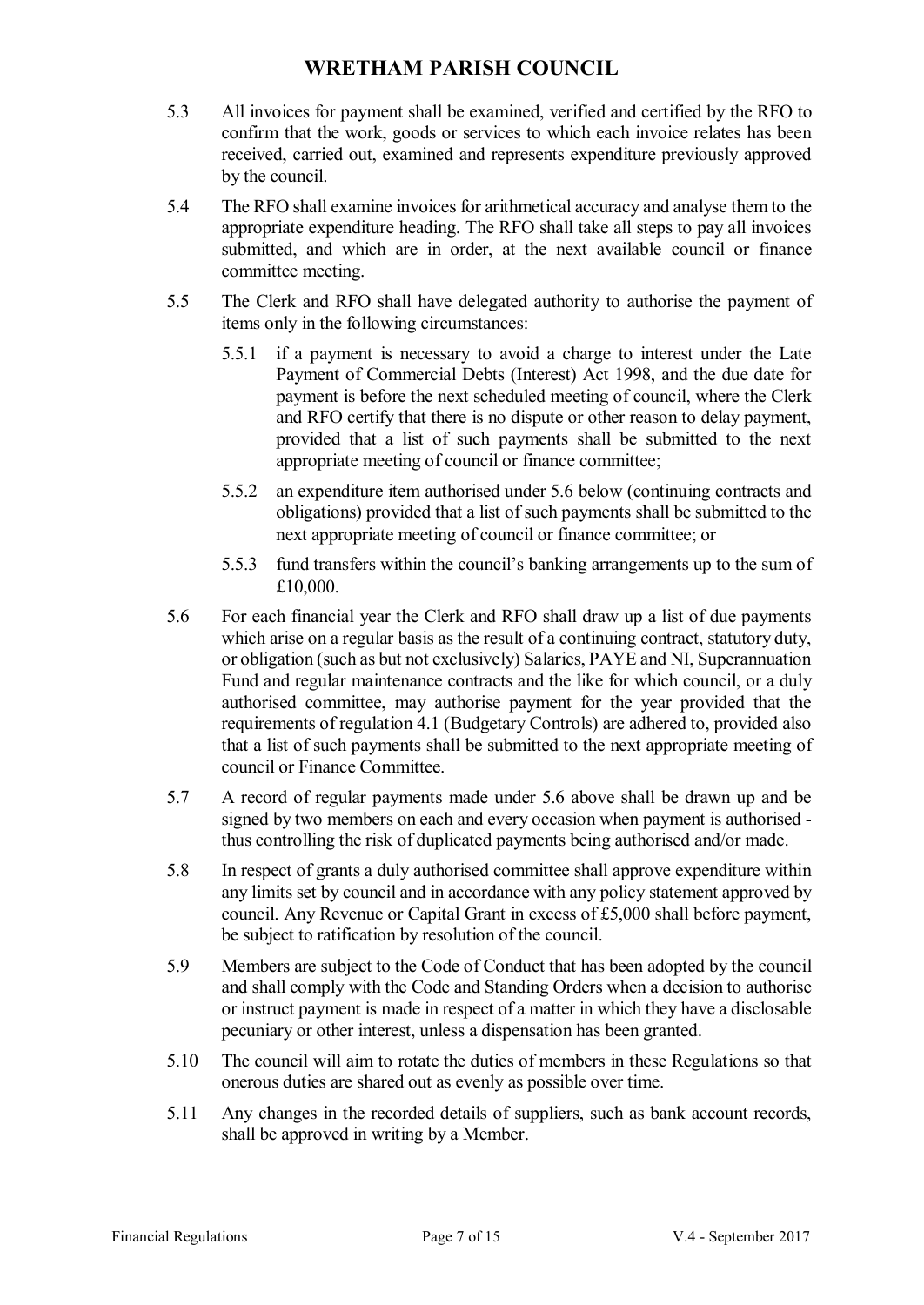### **6 Instructions for the Making of Payments**

- 6.1 The council will make safe and efficient arrangements for the making of its payments.
- 6.2 Following authorisation under Financial Regulation 5 above, the council, a duly delegated committee or, if so delegated, the Clerk or RFO shall give instruction that a payment shall be made.
- 6.3 All payments shall be effected by cheque or other instructions to the council's bankers, or otherwise, in accordance with a resolution of council or duly delegated committee.
- 6.4 Cheques or orders for payment drawn on the bank account in accordance with the schedule as presented to council or committee shall be signed by two members of council in accordance with a resolution instructing that payment. A member who is a bank signatory, having a connection by virtue of family or business relationships with the beneficiary of a payment, should not, under normal circumstances, be a signatory to the payment in question.
- 6.5 To indicate agreement of the details shown on the cheque or order for payment with the counterfoil and the invoice or similar documentation, the signatories shall each also initial the cheque counterfoil.
- 6.6 Cheques or orders for payment shall not normally be presented for signature other than at a council or committee meeting (including immediately before or after such a meeting). Any signatures obtained away from such meetings shall be reported to the council or finance committee at the next convenient meeting.
- 6.7 If thought appropriate by the council, payment for utility supplies (energy, telephone and water), to the Information Commissioner for registration under the Data Protection Act, and any National Non-Domestic Rates may be made by variable direct debit provided that the instructions are signed by two members and any payments are reported to council as made. The approval of the use of a variable direct debit shall be renewed by resolution of the council at least every two years.
- 6.8 If thought appropriate by the council, payment for certain items (principally salaries) may be made by banker's standing order provided that the instructions are signed, or otherwise evidenced by two members are retained and any payments are reported to council as made. The approval of the use of a banker's standing order shall be renewed by resolution of the council at least every two years.
- 6.9 If thought appropriate by the council, payment for certain items may be made by BACS or CHAPS methods provided that the instructions for each payment are signed, or otherwise evidenced, by two authorised bank signatories, are retained and any payments are reported to council as made. The approval of the use of BACS or CHAPS shall be renewed by resolution of the council at least every two years.
- 6.10 If thought appropriate by the council payment for certain items may be made by internet banking transfer provided evidence is retained showing which members approved the payment.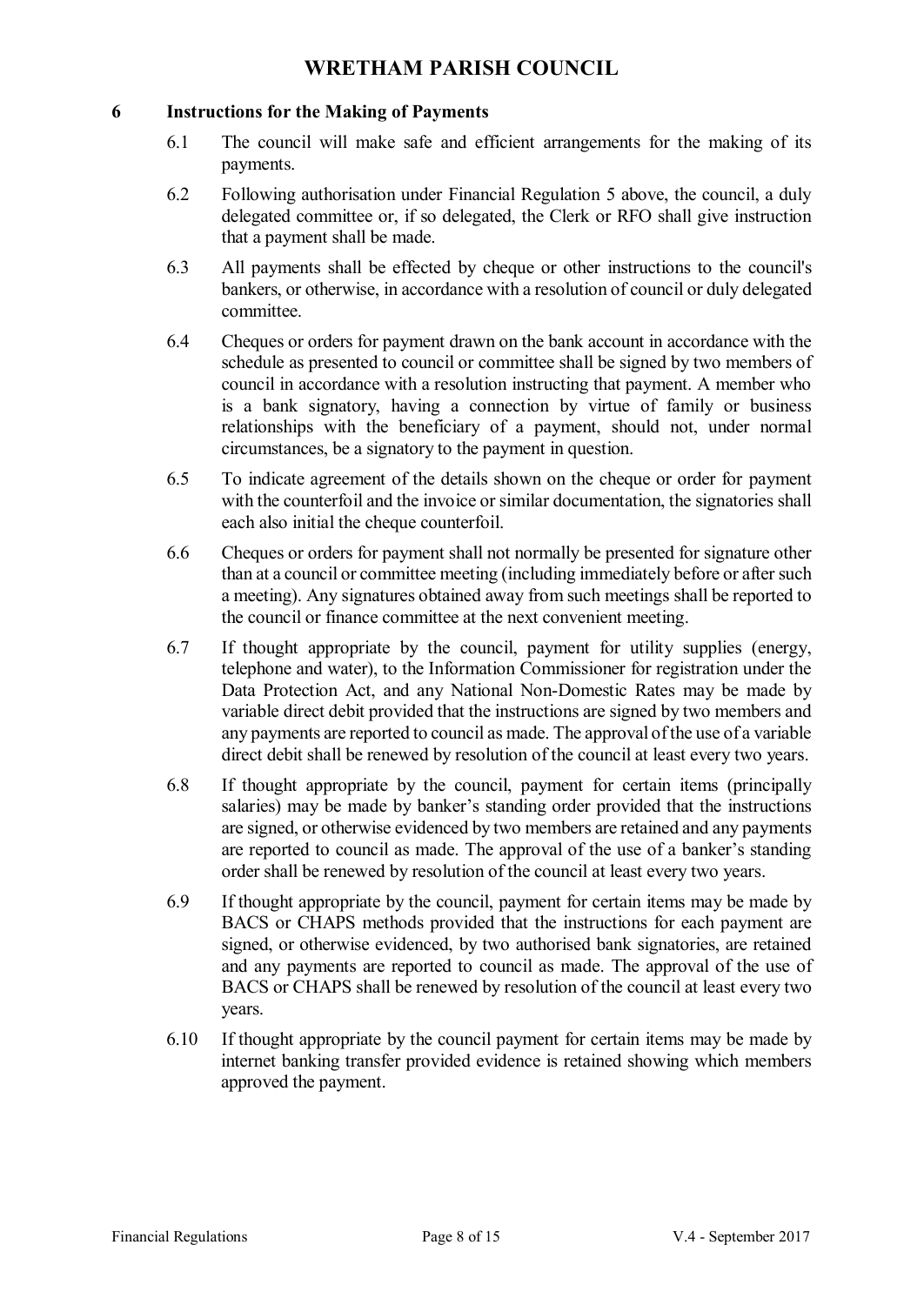- 6.11 Where a computer requires use of a personal identification number (PIN) or other password(s), for access to the council's records on that computer, a note shall be made of the PIN and Passwords and shall be handed to and retained by the Chairman of Council in a sealed dated envelope. This envelope may not be opened other than in the presence of two other councillors. After the envelope has been opened, in any circumstances, the PIN and/or passwords shall be changed as soon as practicable. The fact that the sealed envelope has been opened, in whatever circumstances, shall be reported to all members immediately and formally to the next available meeting of the council. This will not be required for a member's personal computer used only for remote authorisation of bank payments.
- 6.12 No employee or councillor shall disclose any PIN or password, relevant to the working of the council or its bank accounts, to any person not authorised in writing by the council or a duly delegated committee.
- 6.13 Regular back-up copies of the records on any computer shall be made and shall be stored securely away from the computer in question, and preferably off site.
- 6.14 The council, and any members using computers for the council's financial business, shall ensure that anti-virus, anti-spyware and firewall software with automatic updates, together with a high level of security, is used.
- 6.15 Where internet banking arrangements are made with any bank, the Clerk shall be appointed as the Service Administrator. The bank mandate approved by the council shall identify a number of councillors who will be authorised to approve transactions on those accounts. The bank mandate will state clearly the amounts of payments that can be instructed by the use of the Service Administrator alone, or by the Service Administrator with a stated number of approvals.
- 6.16 Access to any internet banking accounts will be directly to the access page (which may be saved under "favourites"), and not through a search engine or e-mail link. Remembered or saved passwords facilities must not be used on any computer used for council banking work. Breach of this Regulation will be treated as a very serious matter under these regulations.
- 6.17 Changes to account details for suppliers, which are used for internet banking may only be changed on written hard copy notification by the supplier and supported by hard copy authority for change signed by the Clerk. A programme of regular checks of standing data with suppliers will be followed.
- 6.18 Any Debit Card issued for use will be specifically restricted to the Clerk and will also be restricted to a single transaction maximum value of £500 unless authorised by council or finance committee in writing before any order is placed.
- 6.19 A pre-paid debit card may be issued to employees with varying limits. These limits will be set by the council. Transactions and purchases made will be reported to the council and authority for topping-up shall be at the discretion of the council.
- 6.20 Any corporate credit card or trade card account opened by the council will be specifically restricted to use by the Clerk and shall be subject to automatic payment in full at each month-end.
- 6.21 The council will not maintain any form of cash float. All cash received must be banked intact. Any payments made in cash by the Clerk (for example for postage or minor stationery items) shall be refunded on a regular basis, at least quarterly.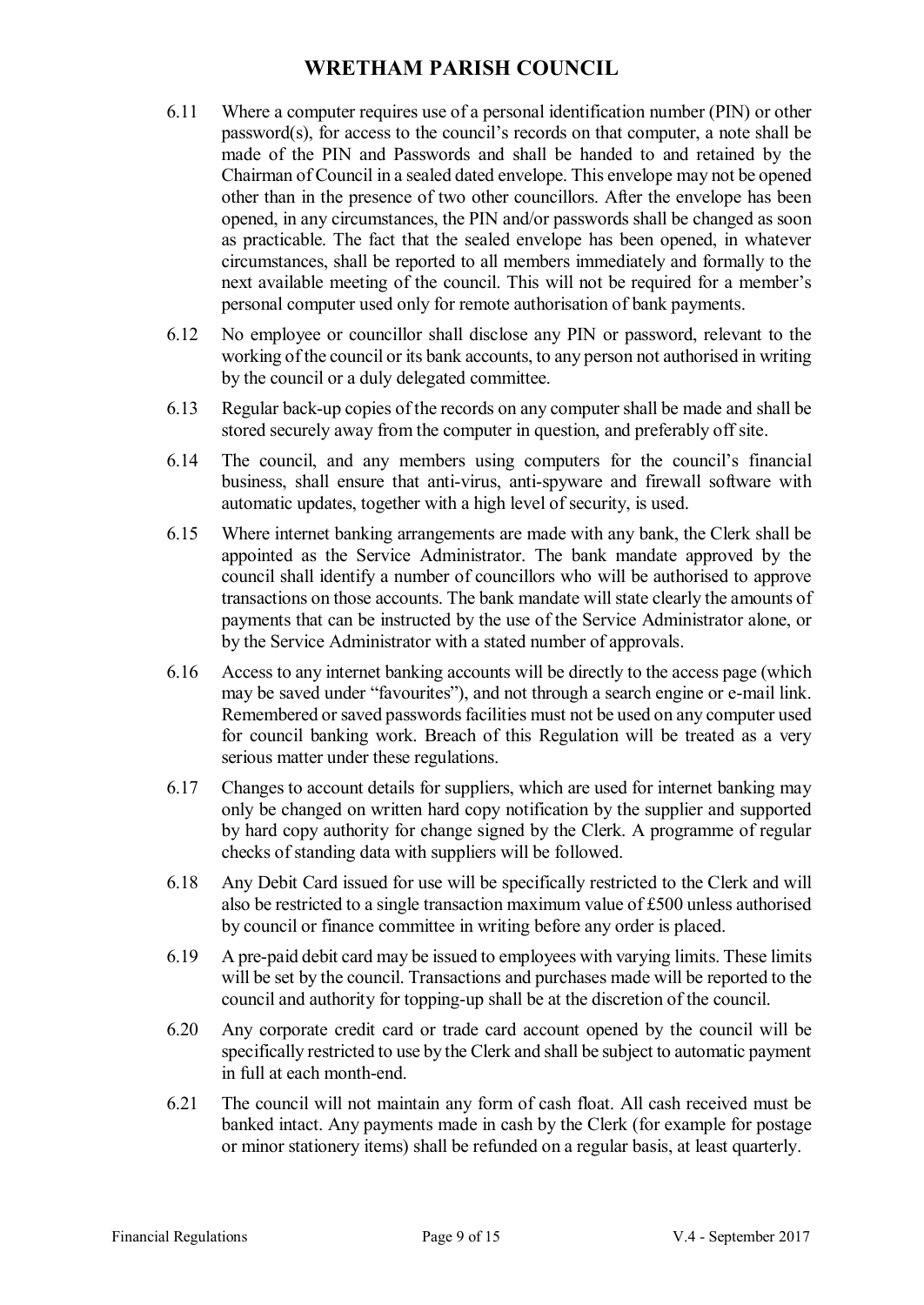### **7 Payment of Salaries**

- 7.1 As an employer, the council shall make arrangements to meet fully the statutory requirements placed on all employers by PAYE and National Insurance legislation. The payment of all salaries shall be made in accordance with payroll records and the rules of PAYE and National Insurance currently operating, and salary rates shall be as agreed by council, or duly delegated committee.
- 7.2 Payment of salaries and payment of deductions from salary such as may be required to be made for tax, national insurance and pension contributions, or similar statutory or discretionary deductions must be made in accordance with the payroll records and on the appropriate dates stipulated in employment contracts, provided that each payment is reported to the next available council meeting, as set out in these regulations above.
- 7.3 No changes shall be made to any employee's pay, emoluments, or terms and conditions of employment without the prior consent of the council.
- 7.4 Each and every payment to employees of net salary and to the appropriate creditor of the statutory and discretionary deductions shall be recorded in a separate confidential record (confidential cash book). This confidential record is not open to inspection or review (under the Freedom of Information Act 2000 or otherwise) other than:
	- 7.4.1 by any councillor who can demonstrate a need to know;
	- 7.4.2 by the internal auditor;
	- 7.4.3 by the external auditor; or
	- 7.4.4 by any person authorised under Audit Commission Act 1998, or any superseding legislation.
- 7.5 The total of such payments in each calendar month shall be reported with all other payments as made as may be required under these Financial Regulations, to ensure that only payments due for the period have actually been paid.
- 7.6 An effective system of personal performance management should be maintained for the senior officers.
- 7.7 Any termination payments shall be supported by a clear business case and reported to the council. Termination payments shall only be authorised by council.
- 7.8 Before employing interim staff, the council must consider a full business case.

### **8 Loans and Investments**

- 8.1 All borrowings shall be effected in the name of the council, after obtaining any necessary borrowing approval. Any application for borrowing approval shall be approved by council as to terms and purpose. The application for borrowing approval, and subsequent arrangements for the loan shall only be approved by full council.
- 8.2 Any financial arrangement which does not require formal borrowing approval from the Secretary of State (such as Hire Purchase or Leasing of tangible assets) shall be subject to approval by the full council. In each case a report in writing shall be provided to council in respect of value for money for the proposed transaction.
- 8.3 All loans and investments shall be negotiated in the name of the council and shall be for a set period in accordance with council policy.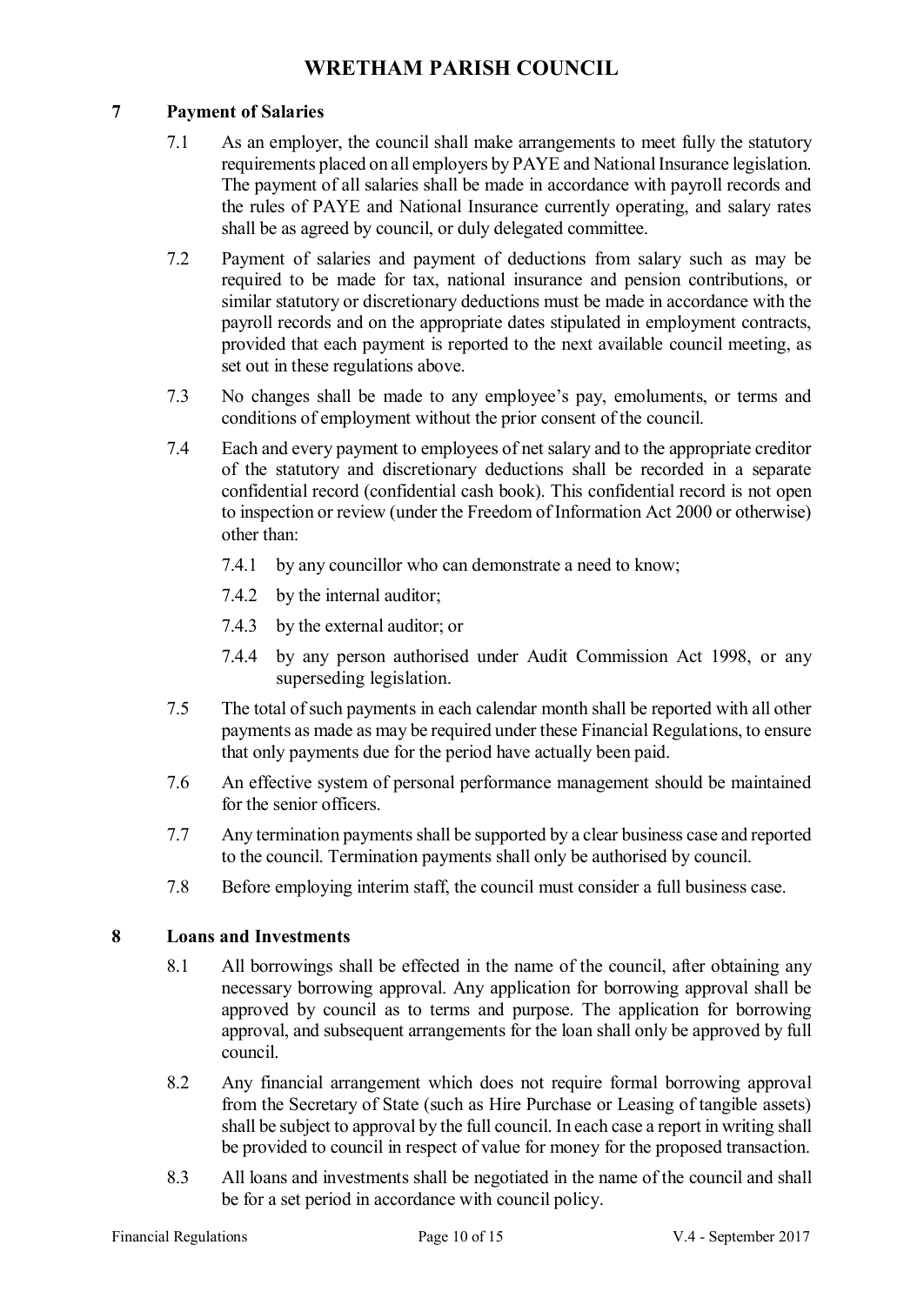- 8.4 The council shall consider the need for an Investment Strategy and Policy which, if drawn up, shall be in accordance with relevant regulations, proper practices and guidance. Any Strategy and Policy shall be reviewed by the council at least annually.
- 8.5 All investments of money under the control of the council shall be in the name of the council.
- 8.6 All investment certificates and other documents relating thereto shall be retained in the custody of the RFO.
- 8.7 Payments in respect of short term or long-term investments, including transfers between bank accounts held in the same bank, or branch, shall be made in accordance with Regulation 5 (Authorisation of payments) and Regulation 6 (Instructions for payments).

#### **9 Income**

- 9.1 The collection of all sums due to the councilshall be the responsibility of and under the supervision of the RFO.
- 9.2 Particulars of all charges to be made for work done, services rendered or goods supplied shall be agreed annually by the council, notified to the RFO and the RFO shall be responsible for the collection of all accounts due to the council.
- 9.3 The council will review all fees and charges at least annually, following a report of the Clerk.
- 9.4 Any sums found to be irrecoverable and any bad debts shall be reported to the council and shall be written off in the year.
- 9.5 All sums received on behalf of the council shall be banked intact as directed by the RFO. In all cases, all receipts shall be deposited with the council's bankers with such frequency as the RFO considers necessary.
- 9.6 The origin of each receipt shall be entered on the paying-in slip.
- 9.7 Personal cheques shall not be cashed out of money held on behalf of the council.
- 9.8 The RFO shall promptly complete any VAT Return that is required. Any repayment claim due in accordance with VAT Act 1994 section 33 shall be made at least annually coinciding with the financial year end.
- 9.9 Where any significant sums of cash are regularly received by the council, the RFO shall take such steps as are agreed by the council to ensure that more than one person is present when the cash is counted in the first instance, that there is a reconciliation to some form of control such as ticket issues, and that appropriate care is taken in the security and safety of individuals banking such cash.

#### **10 Orders for Work, Goods and Services**

- 10.1 An official order or letter shall be issued for all work, goods and services unless a formal contract is to be prepared or an official order would be inappropriate. Copies of orders shall be retained.
- 10.2 Order books shall be controlled by the RFO.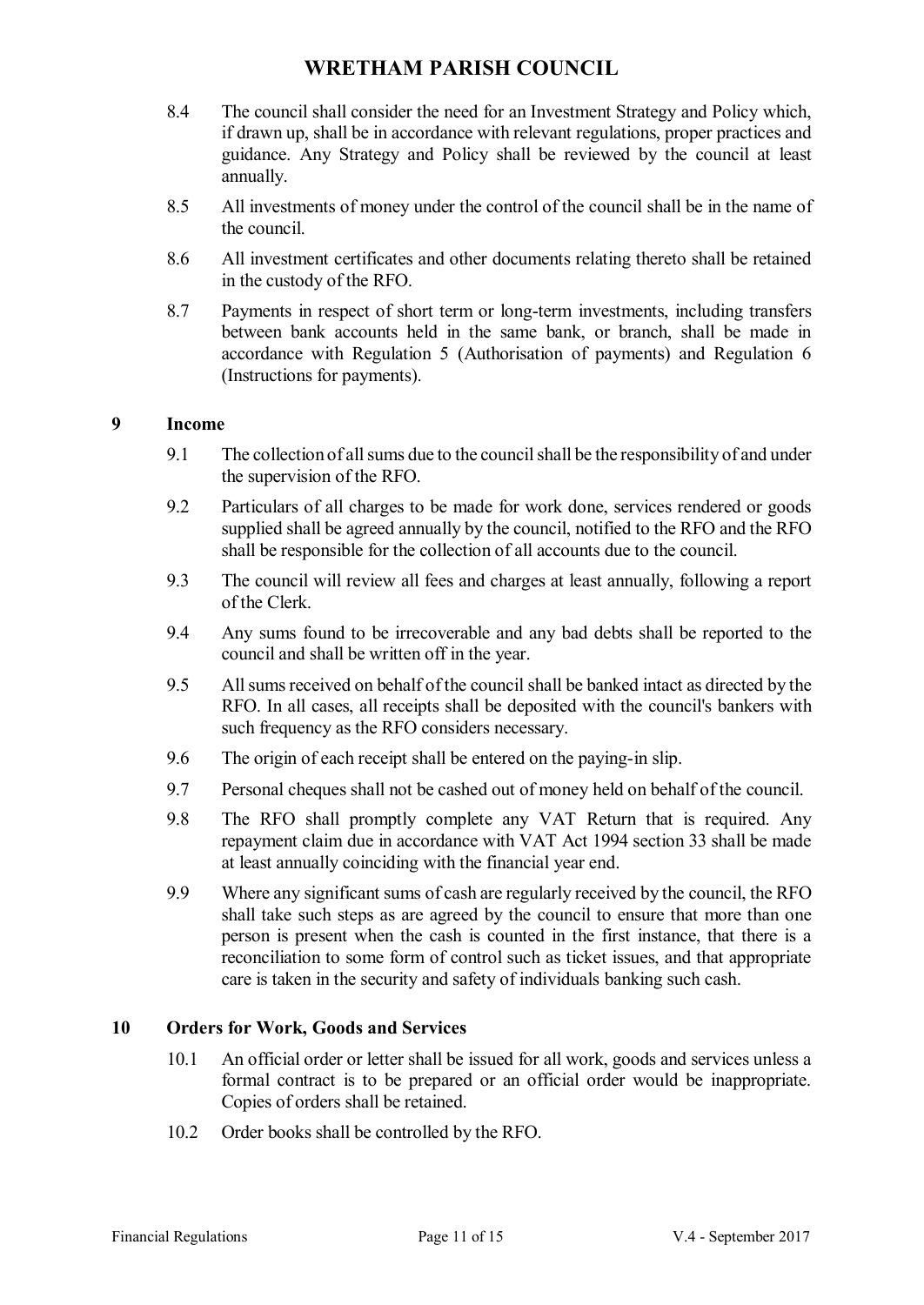- 10.3 All members and officers are responsible for obtaining value for money at all times. An officer issuing an official order shall ensure as far as reasonable and practicable that the best available terms are obtained in respect of each transaction, usually by obtaining three or more quotations or estimates from appropriate suppliers, subject to any *de minimis* provisions in Regulation 11.1 below.
- 10.4 A member may not issue an official order or make any contract on behalf of the council.
- 10.5 The RFO shall verify the lawful nature of any proposed purchase before the issue of any order, and in the case of new or infrequent purchases or payments, the RFO shall ensure that the statutory authority shall be reported to the meeting at which the order is approved so that the minutes can record the power being used.

### **11 Contracts**

Procedures as to contracts are laid down as follows:

- 11.1 Every contract shall comply with these Financial Regulations, and no exceptions shall be made otherwise than in an emergency provided that this Regulation need not apply to contracts which relate to items 11.1.1 to 11.1.6 below:
	- 11.1.1 for the supply of gas, electricity, water, sewerage and telephone services;
	- 11.1.2 for specialist services such as are provided by solicitors, accountants, surveyors and planning consultants;
	- 11.1.3 for work to be executed or goods or materials to be supplied which consist of repairs to or parts for existing machinery or equipment or plant;
	- 11.1.4 for work to be executed or goods or materials to be supplied which constitute an extension of an existing contract by the council;
	- 11.1.5 for additional audit work of the external Auditor up to an estimated value of £500 (in excess of this sum the Clerk and RFO shall act after consultation with the Chairman and Vice-Chairman of Council);
	- 11.1.6 for goods or materials proposed to be purchased which are proprietary articles and/or are only sold at a fixed price.
- 11.2 Where the council intends to procure or award a public supply contract, public service contract or public works contract as defined by The Public Contracts Regulations 2015 ("the Regulations") which is valued at £25,000 or more, the council shall comply with the relevant requirements of the Regulations<sup>1</sup>.
- 11.3 The full requirements of The Regulations, as applicable, shall be followed in respect of the tendering and award of a public supply contract, public service contract or public works contract which exceed thresholds in The Regulations set by the Public Contracts Directive 2014/24/EU (which may change from time to  $time)^2$ .
- 11.4 When applications are made to waive financial regulations relating to contracts to enable a price to be negotiated without competition the reason shall be embodied in a recommendation to the council.

<u>.</u>

<sup>&</sup>lt;sup>1</sup> The Regulations require councils to use the Contracts Finder website to advertise contract opportunities, set out the procedures to be followed in awarding new contracts and to publicise the award of new contracts <sup>2</sup> Thresholds currently applicable are:

a. For public supply and public service contracts  $209,000$  Euros (£164,176) b. For public works contracts  $5,225,000$  Euros (£4,104,394)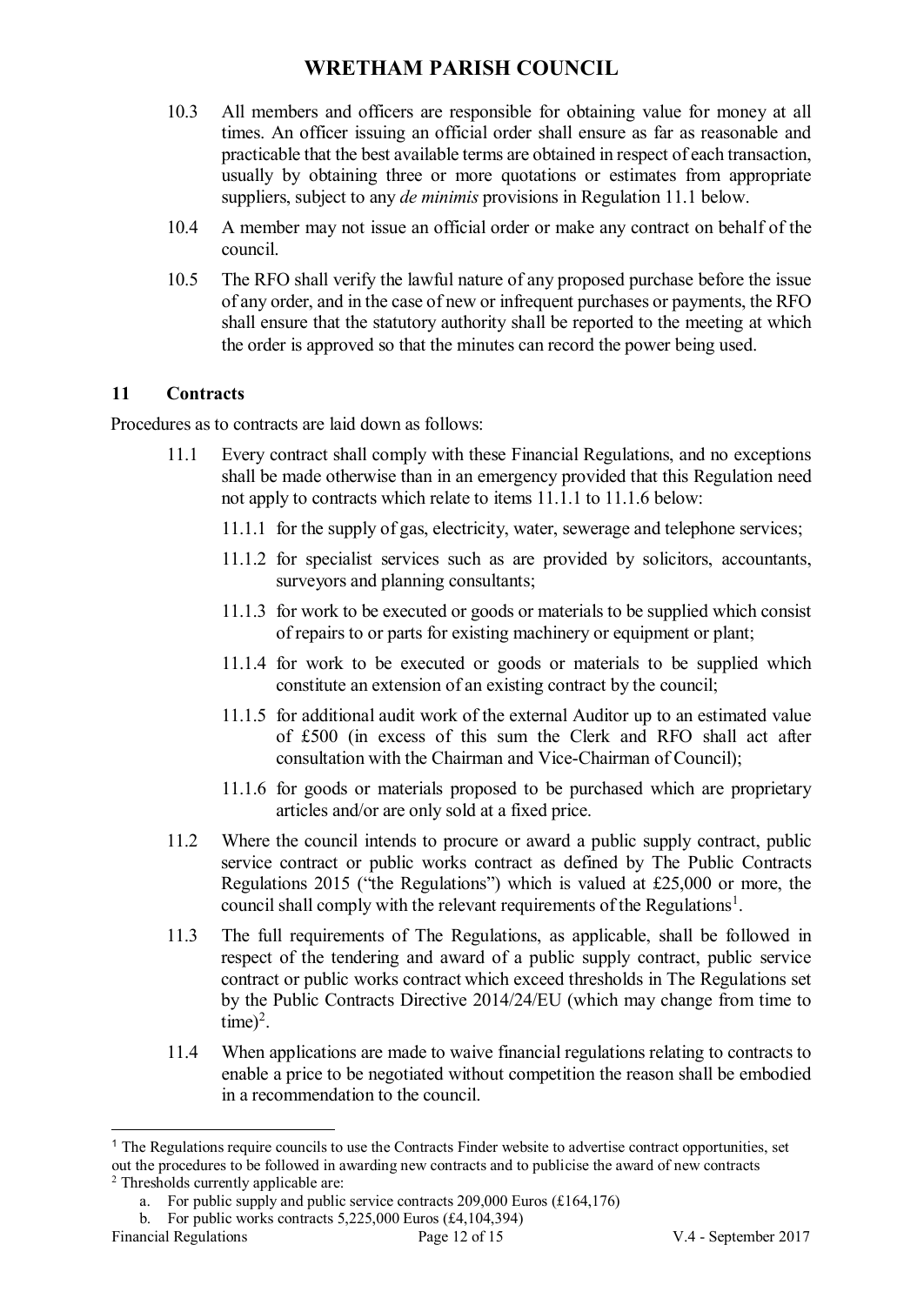- 11.5 Such invitation to tender shall state the general nature of the intended contract and the Clerk shall obtain the necessary technical assistance to prepare a specification in appropriate cases. The invitation shall in addition state that tenders must be addressed to the Clerk in the ordinary course of post. Each tendering firm shall be supplied with a specifically marked envelope in which the tender is to be sealed and remain sealed until the prescribed date for opening tenders for that contract.
- 11.6 All sealed tenders shall be opened at the same time on the prescribed date by the Clerk in the presence of at least one member of council.
- 11.7 Any invitation to tender issued under this regulation shall be subject to Standing Order 18.4.7 and shall refer to the terms of the Bribery Act 2010
- 11.8 When it is to enter into a contract of less than £25,000 in value for the supply of goods or materials or for the execution of works or specialist services other than such goods, materials, works or specialist services as are excepted as set out in paragraph 11.1 the Clerk or RFO shall obtain three quotations (priced descriptions of the proposed supply); where the value is below £3,000 and above £100 the Clerk or RFO shall strive to obtain three estimates. Otherwise, Regulation 10.3 above shall apply.
- 11.9 The council shall not be obliged to accept the lowest or any tender, quote or estimate.
- 11.10 Should it occur that the council, or duly delegated committee, does not accept any tender, quote or estimate, the work is not allocated and the council requires further pricing, provided that the specification does not change, no person shall be permitted to submit a later tender, estimate or quote who was present when the original decision-making process was being undertaken.

### **12 Payments under Contracts for Building or Other Construction Works (Public Works Contracts)**

- 12.1 Payments on account of the contract sum shall be made within the time specified in the contract by the RFO upon authorised certificates of the architect or other consultants engaged to supervise the contract (subject to any percentage withholding as may be agreed in the particular contract).
- 12.2 Where contracts provide for payment by instalments the RFO shall maintain a record of all such payments. In any case where it is estimated that the total cost of work carried out under a contract, excluding agreed variations, will exceed the contract sum of 5% or more a report shall be submitted to the council.
- 12.3 Any variation to a contract or addition to or omission from a contract must be approved by the council and Clerk to the contractor in writing, the council being informed where the final cost is likely to exceed the financial provision.

### **13 Stores and Equipment**

- 13.1 The officer in charge of each section shall be responsible for the care and custody of stores and equipment in that section.
- 13.2 Delivery notes shall be obtained in respect of all goods received into store or otherwise delivered and goods must be checked as to order and quality at the time delivery is made.
- 13.3 Stocks shall be kept at the minimum levels consistent with operational requirements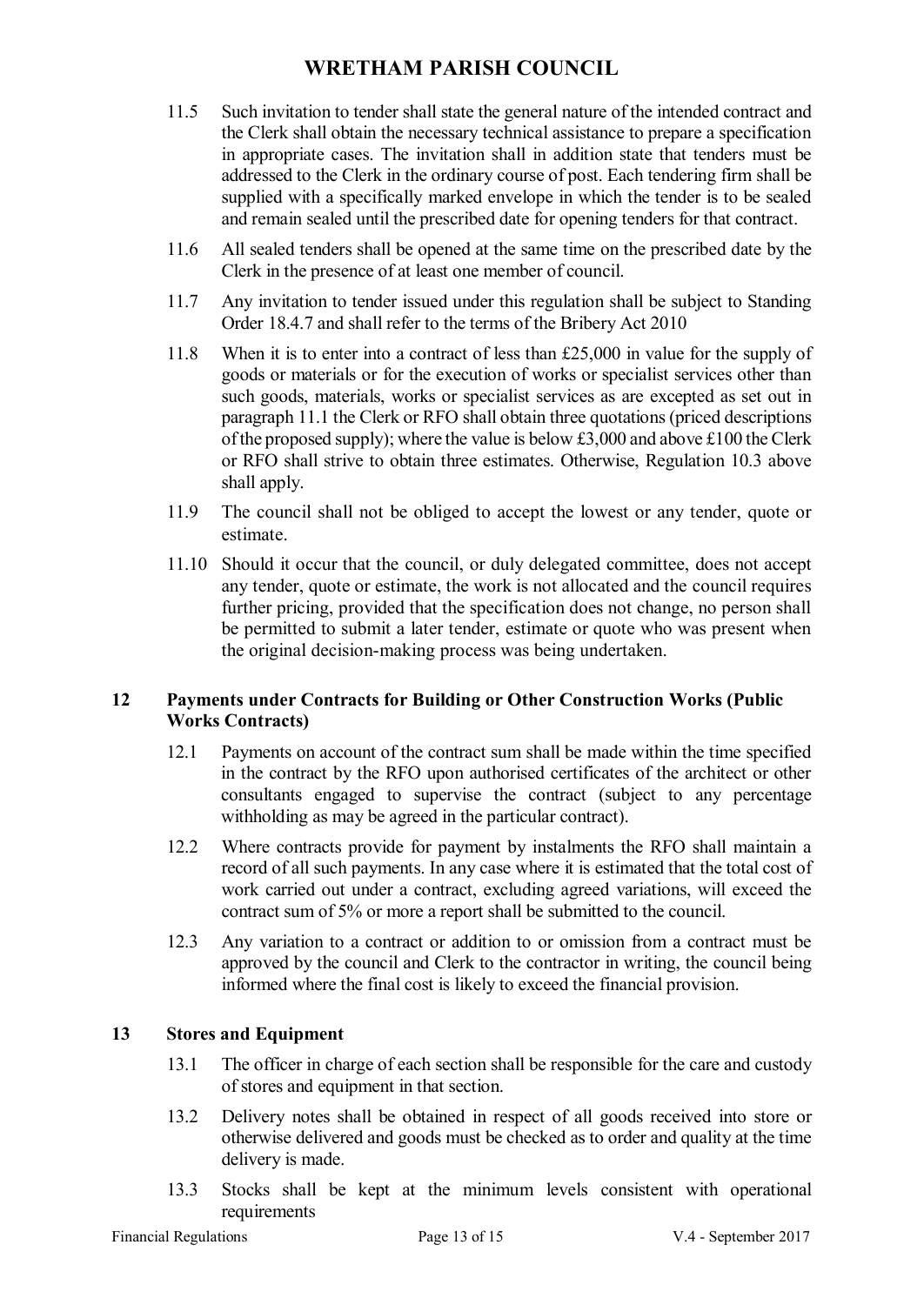13.4 The RFO shall be responsible for periodic checks of stocks and stores at least annually.

### **14 Assets, Properties and Estates**

- 14.1 The Clerk shall make appropriate arrangements for the custody of all title deeds and Land Registry Certificates of properties held by the council. The RFO shall ensure a record is maintained of all properties held by the council, recording the location, extent, plan, reference, purchase details, nature of the interest, tenancies granted, rents payable and purpose for which held in accordance with Accounts and Audit Regulations.
- 14.2 No tangible moveable property shall be purchased or otherwise acquired, sold, leased or otherwise disposed of, without the authority of the council, together with any other consents required by law, save where the estimated value of any one item of tangible movable property does not exceed £250.
- 14.3 No real property (interests in land) shall be sold, leased or otherwise disposed of without the authority of the council, together with any other consents required by law. In each case a report in writing shall be provided to council in respect of valuation and surveyed condition of the property (including matters such as planning permissions and covenants) together with a proper business case (including an adequate level of consultation with the electorate).
- 14.4 No real property (interests in land) shall be purchased or acquired without the authority of the full council. In each case a report in writing shall be provided to council in respect of valuation and surveyed condition of the property (including matters such as planning permissions and covenants) together with a proper business case (including an adequate level of consultation with the electorate).
- 14.5 Subject only to the limit set in Regulation 14.2 above, no tangible moveable property shall be purchased or acquired without the authority of the full council. In each case a report in writing shall be provided to council with a full business case.
- 14.6 The RFO shall ensure that an appropriate and accurate Register of Assets and Investments is kept up to date. The continued existence of tangible assets shown in the Register shall be verified at least annually, possibly in conjunction with a health and safety inspection of assets.

#### **15 Insurance**

- 15.1 Following the annual risk assessment (per Regulation 16), the RFO shall effect all insurances and negotiate all claims on the council's insurers.
- 15.2 The RFO shall keep a record of all insurances effected by the council and the property and risks covered thereby and annually review it.
- 15.3 The RFO shall be notified of any loss liability or damage or of any event likely to lead to a claim, and shall report these to council at the next available meeting.
- 15.4 All appropriate members and employees of the council shall be included in a suitable form of security or fidelity guarantee insurance which shall cover the maximum risk exposure as determined by the council, or duly delegated committee.